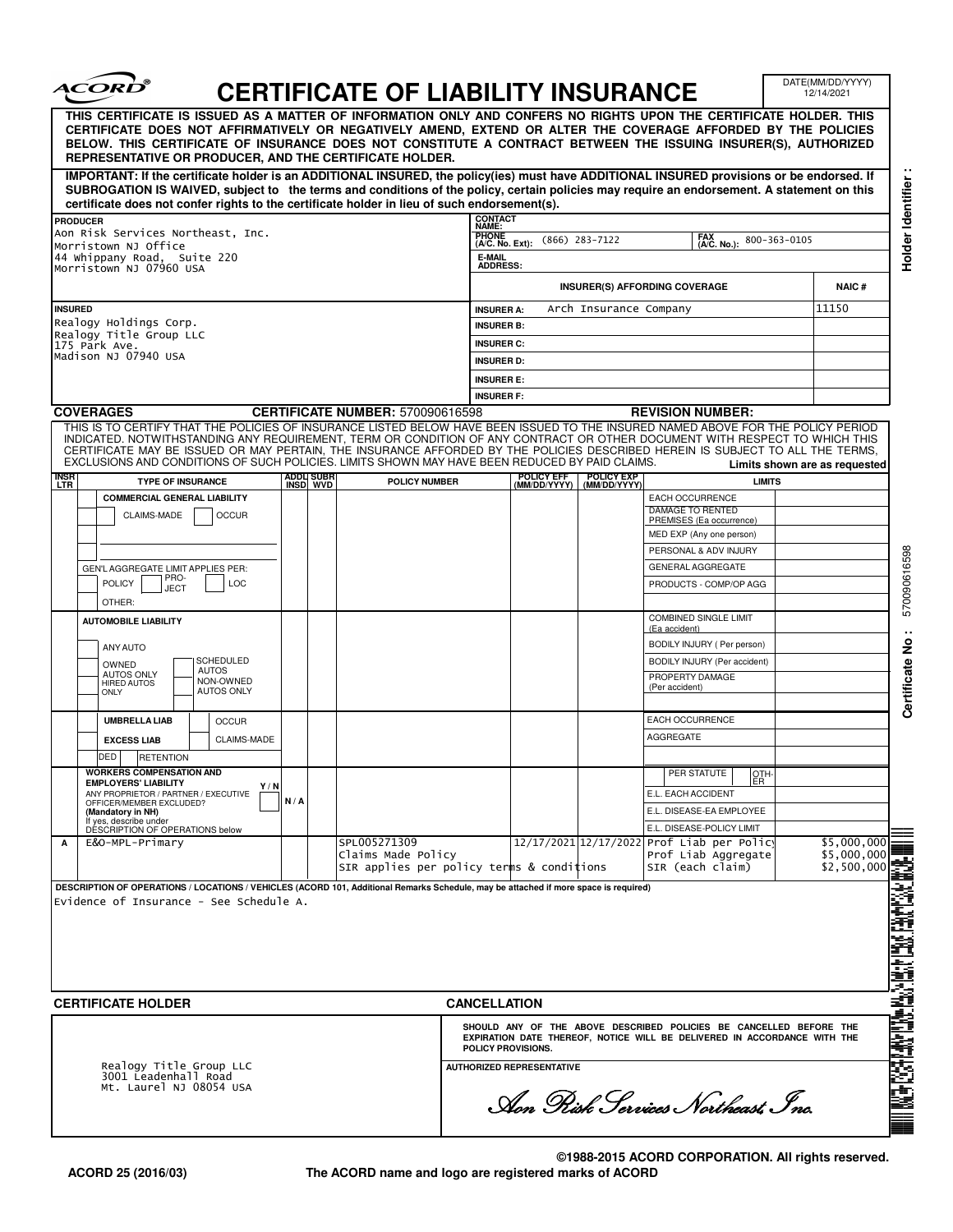## ADDITIONAL REMARKS SCHEDULE Page \_ of \_

| <b>AGENCY</b>                                                                                       | <b>NAMED INSURED</b>                   |  |  |  |  |  |  |  |
|-----------------------------------------------------------------------------------------------------|----------------------------------------|--|--|--|--|--|--|--|
| Aon Risk Services Northeast, Inc.                                                                   |                                        |  |  |  |  |  |  |  |
| <b>POLICY NUMBER</b>                                                                                | See Named Insured on Page 1            |  |  |  |  |  |  |  |
| See Certificate Number                                                                              |                                        |  |  |  |  |  |  |  |
| <b>CARRIER</b><br><b>NAIC CODE</b>                                                                  | EFFECTIVE DATE: 8/1/2021 or 12/17/2021 |  |  |  |  |  |  |  |
| See Certificate Number                                                                              |                                        |  |  |  |  |  |  |  |
| <b>ADDITIONAL REMARKS</b>                                                                           |                                        |  |  |  |  |  |  |  |
| THIS ADDITIONAL REMARKS FORM IS A SCHEDULE TO ACORD FORM,                                           |                                        |  |  |  |  |  |  |  |
| <b>FORM NUMBER:</b><br>ACORD <sub>25</sub><br><b>FORM TITLE:</b><br>Evidence of Liability Insurance |                                        |  |  |  |  |  |  |  |
|                                                                                                     |                                        |  |  |  |  |  |  |  |
| <b>Wholly Owned Operations</b>                                                                      |                                        |  |  |  |  |  |  |  |
|                                                                                                     |                                        |  |  |  |  |  |  |  |
| 1. Title Resource Group Settlement Services LLC & TRG Settlement Services LLP                       |                                        |  |  |  |  |  |  |  |
| • Convenient Closing Services                                                                       |                                        |  |  |  |  |  |  |  |
| • Mid-South Title Agency                                                                            |                                        |  |  |  |  |  |  |  |
| • Southern Title Services                                                                           |                                        |  |  |  |  |  |  |  |
| • TRG National Title Services                                                                       |                                        |  |  |  |  |  |  |  |
| • Century 21 Settlement Services                                                                    |                                        |  |  |  |  |  |  |  |
| • Coldwell Banker Settlement Services                                                               |                                        |  |  |  |  |  |  |  |
| • ERA Settlement Services                                                                           |                                        |  |  |  |  |  |  |  |
| • Southern Title                                                                                    |                                        |  |  |  |  |  |  |  |
| • Equity Closing Services Group                                                                     |                                        |  |  |  |  |  |  |  |
| • Skyline TRG Title Agency                                                                          |                                        |  |  |  |  |  |  |  |
| • TRG Skyline Title Agency                                                                          |                                        |  |  |  |  |  |  |  |
| • TRG Title Services                                                                                |                                        |  |  |  |  |  |  |  |
| • TRG Title Agency                                                                                  |                                        |  |  |  |  |  |  |  |
| • Keystone Title Service                                                                            |                                        |  |  |  |  |  |  |  |
| 2. Title Resources Guaranty Company (TX Underwriter)                                                |                                        |  |  |  |  |  |  |  |
|                                                                                                     |                                        |  |  |  |  |  |  |  |
| 3. Equity Title Company                                                                             |                                        |  |  |  |  |  |  |  |
|                                                                                                     |                                        |  |  |  |  |  |  |  |
| 4. West Coast Escrow Company                                                                        |                                        |  |  |  |  |  |  |  |
|                                                                                                     |                                        |  |  |  |  |  |  |  |
| 5. Equity Title Messenger Service Holding LLC                                                       |                                        |  |  |  |  |  |  |  |
|                                                                                                     |                                        |  |  |  |  |  |  |  |
| 6. Guardian Holding Company                                                                         |                                        |  |  |  |  |  |  |  |
| 7. Secured Land Transfers LLC                                                                       |                                        |  |  |  |  |  |  |  |
| • Guardian Transfer                                                                                 |                                        |  |  |  |  |  |  |  |
| • Keystone Title Services                                                                           |                                        |  |  |  |  |  |  |  |
| • Keystone Transfer Services                                                                        |                                        |  |  |  |  |  |  |  |
| • Keystone Closing Services                                                                         |                                        |  |  |  |  |  |  |  |
| • TRG Lender Services                                                                               |                                        |  |  |  |  |  |  |  |
| • TRG Commercial                                                                                    |                                        |  |  |  |  |  |  |  |
| • TRG National Commercial                                                                           |                                        |  |  |  |  |  |  |  |
| • TRG Closing Services                                                                              |                                        |  |  |  |  |  |  |  |
| · Sunbelt Title Agency                                                                              |                                        |  |  |  |  |  |  |  |
| • Clear Title Group                                                                                 |                                        |  |  |  |  |  |  |  |
| • Guardian Title Agency                                                                             |                                        |  |  |  |  |  |  |  |
| • U.S. Title                                                                                        |                                        |  |  |  |  |  |  |  |
| • U.S. Title Guaranty Company                                                                       |                                        |  |  |  |  |  |  |  |
| • U.S. Guaranty Company of St. Charles                                                              |                                        |  |  |  |  |  |  |  |
|                                                                                                     |                                        |  |  |  |  |  |  |  |
|                                                                                                     |                                        |  |  |  |  |  |  |  |
|                                                                                                     |                                        |  |  |  |  |  |  |  |
|                                                                                                     |                                        |  |  |  |  |  |  |  |